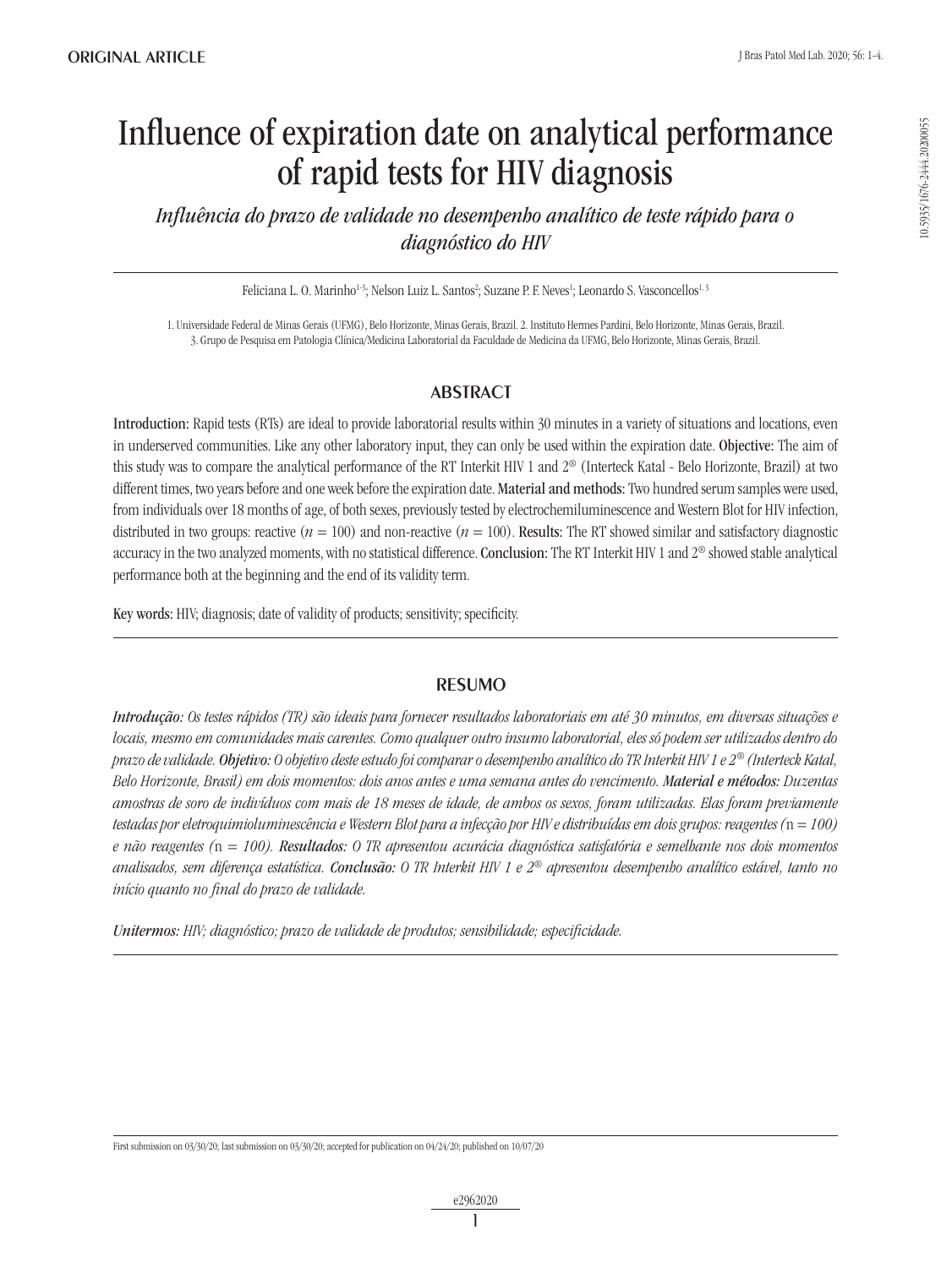### RESUMEN

*Introducción: Las pruebas rápidas son ideales pues dan resultados en hasta 30 minutos, en diversas situaciones y locales, incluso en localidades carentes. Como cualquier otro insumo de laboratorio, solo pueden ser utilizados dentro de la fecha de caducidad. Objetivo: Comparar el desempeño analítico de la PR Interkit HIV 1 y 2® (Interteck Katal, Belo Horizonte, Brasil) en dos momentos: dos años antes y una semana antes del vencimiento de la fecha de caducidad. Material y método: Se utilizaron doscientas muestras de sueros de individuos mayores de 18 meses de edad, de ambos sexos. Las muestras fueron previamente probadas por electroquimioluminiscencia y Western Blot para infección por VIH y distribuidas en dos grupos: reactivas (*n *= 100) y no-reactivas (*n *= 100). Resultados: La PR presentó precisión diagnóstica satisfactoria y semejante en ambos momentos analizados, sin diferencia estadística. Conclusión: La PR Interkit HIV 1 y 2® presentó desempeño analítico estable, tanto al principio cuanto al final de su fecha de caducidad.*

*Palabras clave: VIH; diagnóstico; fecha de caducidad de productos; sensibilidad; especificidad.*

#### **INTRODUCTION**

Rapid tests  $(RTS)^{(1)}$ , also termed point-of-care tests  $(POCTs)$ , are excellent because they provide results in up to 30 minutes, in several situations and locations (they can be used in non-laboratory environments by capable personnel<sup>(2)</sup>) and because they allow to broaden access to diagnosis in underserved communities $(3, 4)$ . In Brazil, RTs have been part of human immunodeficiency virus (HIV) screening since  $2001^{(5)}$ .

According to regulation no. 8.137 from 1990, it is expressly prohibited to commercialize and use products out of date<sup>(6)</sup>. As stated by Agência Nacional de Vigilância Sanitária (Anvisa), the use of inputs for diagnostic purposes in Brazil is ruled by the Resolution of the Collegiate Directorate (RDC)  $302^{(7)}$ , RDC  $11^{(8)}$ and RDC  $36\%$ , which have several forms for the functioning of clinical laboratories, among them, the adequate use of reagents and inputs, which must respect the usage recommendations by the manufacturer, preservation conditions, storage and expiration dates; the use of reagents and inputs and their revalidation after expiration date for diagnostic purposes $(7)$ . Good laboratory practices are also aims of accreditation programs of laboratory quality, such as the Programa de Acreditação de Laboratórios Clínicos (PALC) of Sociedade Brasileira de Patologia Clínica/ Medicina Laboratorial (SBPC/ML)<sup>(10)</sup>.

Part of the RTs produced to diagnose HIV infection, for example, present expiration dates that can range from one to two years, as determined by manufacturers. The stability of those kits close to the expiry date is a common concern, because the risks posed by the use of expired laboratory inputs are several, principally the inadequate functioning of the reagent, what can generate false positive or false negative results, besides crossreactivity or unspecified reactions<sup>(8)</sup>. Facente *et al.*, in 2009, had already observed significant increase of false positive results in oral RT for HIV used in the last month before expiration<sup>(11)</sup>.

Regrettably, literature lacks works assessing the analytical performance of laboratory tests regarding the validity date in daily clinical laboratory practice; this responsibility is placed on manufacturers.

The objective of this work was to compare the analytical performance of a RT for diagnosis of HIV infection in two distinct moments: in the beginning and one week before expiration date, in blood samples with previously defined serological pattern.

#### MATERIAL AND METHODS

Analytical, observational, and concordance study, in which the analytical performance of the Interkit HIV 1 and 2® kit (Interteck Katal, Belo Horizonte, Brazil)<sup>(12)</sup> was analyzed in two moments: A) two years before expiration date; B) one week before expiration date. Lot number: 3006/16000001; expiration date: May 23, 2018.

Two hundred serum samples of individuals older than 18 months of age, from both sexes – distributed in two groups: reactive ( $n = 100$ ) and non-reactive ( $n = 100$ ) – were previously tested with electrochemiluminescence immunoassay [(ECLIA) – screening] and Western blot [(WB) – confirmatory] for HIV infection.

Samples with results above the cutoff value of the ECLIA method (HIV Combi – HIV-1 antigen and anti-HIV-1 and anti-HIV-2 total antibodies, Roche Diagnostics, Mannheim, Germany)<sup>(13)</sup> were considered reactive (index  $= 1$ ); at WB (New Lav Blot I, BioRad, Marnes la Coquette, France)<sup>(14)</sup>, the presence was necessary of at least one of the combinations of the bands: p24; gp41;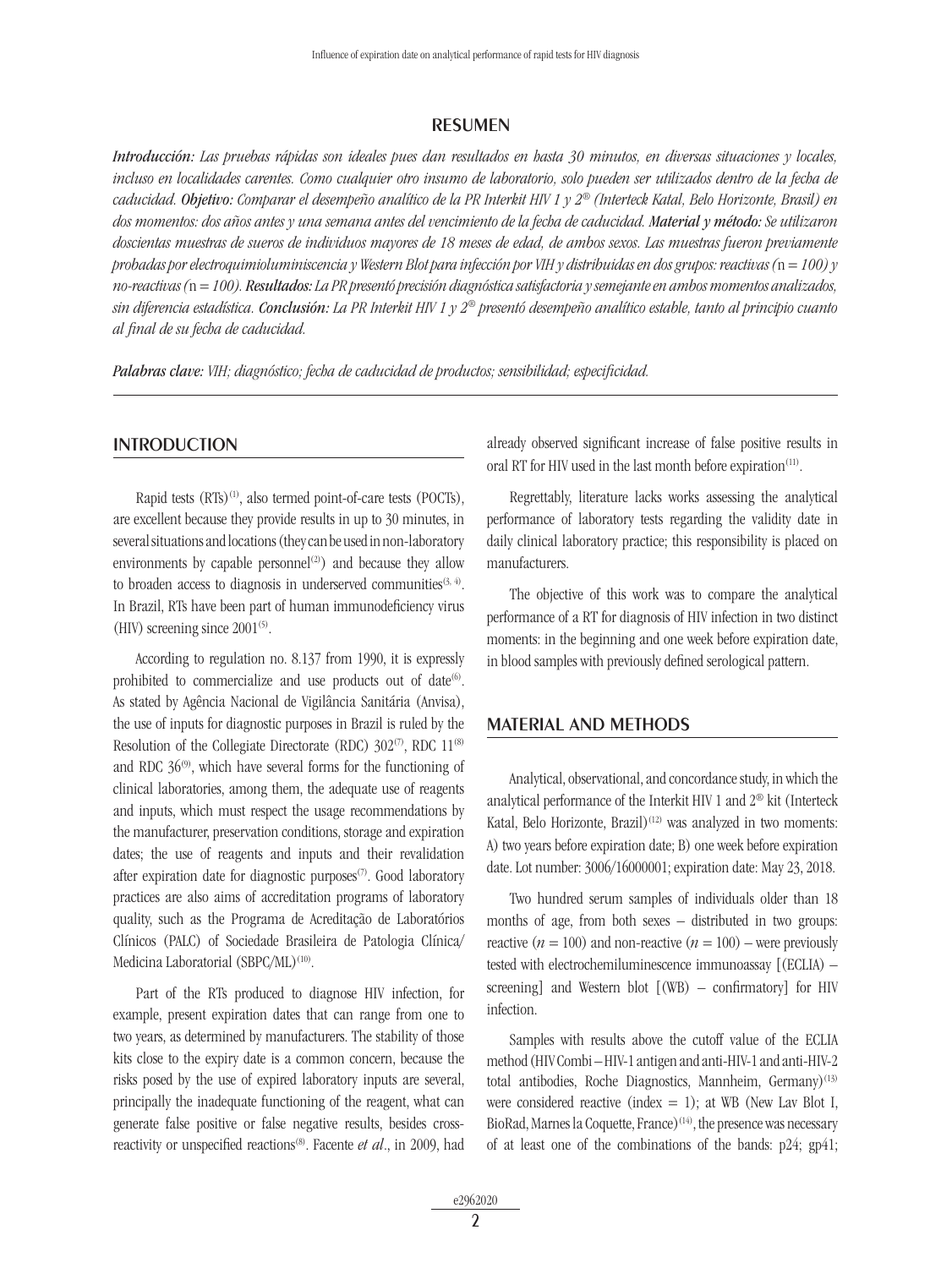gp120/gp160, according to flowchart number 6 of ordinance 29, from December17,  $2013^{(15)}$ .

Samples with results below the cutoff value at ECLIA and absence of bands at WB were considered non-reactive.

They were considered:

- true positive (TP) samples reactive at ECLIA, WB and RT;
- true negative (TN) samples non-reactive at ECLIA, WB and RT;
- false positive (FP) samples non-reactive at ECLIA and WB, but reactive at RTs;

• false negative (FN) – samples reactive at ECLIA and WB and non-reactive at RTs.

For each testing moment, the following diagnostic accuracy measures were calculated: sensitivity, specificity, positive predictive value (PPV), negative predictive value (NPV), positive likelihood ratio (+LR), negative likelihood ratio (-LR), and accuracy.

The tests took place at the laboratory of the Medical School of Universidade Federal de Minas Gerais (UFMG), according to instructions by the manufacturer.

The statistical analysis was conducted in the IBM program SPSS *Statistics for Windows*, version 19.0. Analytical performance and result agreement were calculated using paired *t* test, with a 95% confidence interval (CI) and significance level of  $p < 0.05$ .

The study was approved by the Research Ethics Committee of UFMG (report CAAE 47246115.6.0000.5149) and rendered the free informed consent unnecessary.

### RESULTS

The analytical performance of the Interkit HIV 1 and 2® kit in both testing moments (A and B) is presented in the Table.

The RT presented diagnostic accuracy satisfactory and similar in both analyzed moments, with no statistical difference. In other words, the tests conducted close to their expiration date presented

| TABLE - Comparison of analytical performance of the Interkit HIV 1 |  |
|--------------------------------------------------------------------|--|
| and 2 kit in moments A and B                                       |  |

| Analytical performance        |                  | Moment A (95% CI) Moment B (95% CI) $p < 0.05$ <sup>*</sup> |       |
|-------------------------------|------------------|-------------------------------------------------------------|-------|
| Sensitivity (%)               | $100(-)$         | $100(-)$                                                    |       |
| Specificity (%)               | 98 (93-99.8)     | 98 (93-99.8)                                                |       |
| PPV $(\%)$                    | 96.7 (94.7-98.7) | 98 (93-99.8)                                                | 0.757 |
| NPV(%)                        | $100(-)$         | $100(-)$                                                    |       |
| Positive likelihood ratio (%) | $0.5(0.43-0.57)$ | $1(-)$                                                      | 0.5   |
| Negative likelihood ratio (%) | $0(-)$           | $0(-)$                                                      |       |
| Accuracy $(\%)$               | 99 (97.6-100)    | $100(-)$                                                    | 0.887 |

*CI: confidence interval; PPV: positive predictive value; NPV: negative predictive value: negative predictive value; \* paired* t *test.*

stable analytical performance when compared with the results of those performed soon after manufacturing date.

#### **DISCUSSION**

As the RT can be used outside a laboratory setting, but by properly trained staff, the information present in the usage instructions must be clear and objective, especially the product expiration date. Expiration date of a product is the period of time after manufacturing in which a product keeps quality and stability of its characteristics, and it can be used for a certain function, within standards established by law and/or acceptable by the  $\text{cosumer}^{(16-18)}$ . Expiration date corresponds to the time necessary to reach the threshold levels of degradation products or loss of a product initial active content<sup>(16-18)</sup>.

In order to assess the stability of a product, several tests are conducted using validated quantitative analytical methods that can detect time changes in chemical, physical or microbiological properties of the product, which are specific so that the content of the active ingredient, the degradation products and other components of interest can be measured precisely, with no interference<sup>(19)</sup>.

The stability of a product can be influenced by different factors, such as its nature (physical-chemical-biological constituents), the environment (temperature, pressure, humidity, and light), storage (whether inside or outside the original packaging, whether refrigerated, frozen, or at room temperature), transportation (physical damages), handling (whether adequate or not, according to recommendations by the manufacturer), among others. Therefore, the loss of product stability is, in general, a dynamic process, whose risks do not appear immediately or soon after the expiring date informed by the manufacturer<sup> $(18, 20, 21)$ </sup>.

According to Klarkowski *et al.*  $(2013)^{(22)}$ , the test specificity can vary according to location (within and between countries) and over time; those variations are not characteristic of a single test. The possible explanations for such variability are, mainly, changes in performance (sensitivity or specificity) or in the quality of a certain test. Alterations in sensitivity, due to variations in the test capacity to detect early seroconversion, or to viral genetic diversity of HIV, are other potential causes for disagreement.

There are also studies demonstrating that, as the RT kits age, general testing specificity decreases<sup>(11)</sup>. Such a fact was not observed in this study, because the evaluated RT presented stable analytical performance when tested at the beginning and end of its validity date. A possible explanation for this disagreement could be related with other factors that also influenced the kit stability, besides the expiration date itself, such as storage conditions, transport, temperature, humidity, light, training and even quality of the team